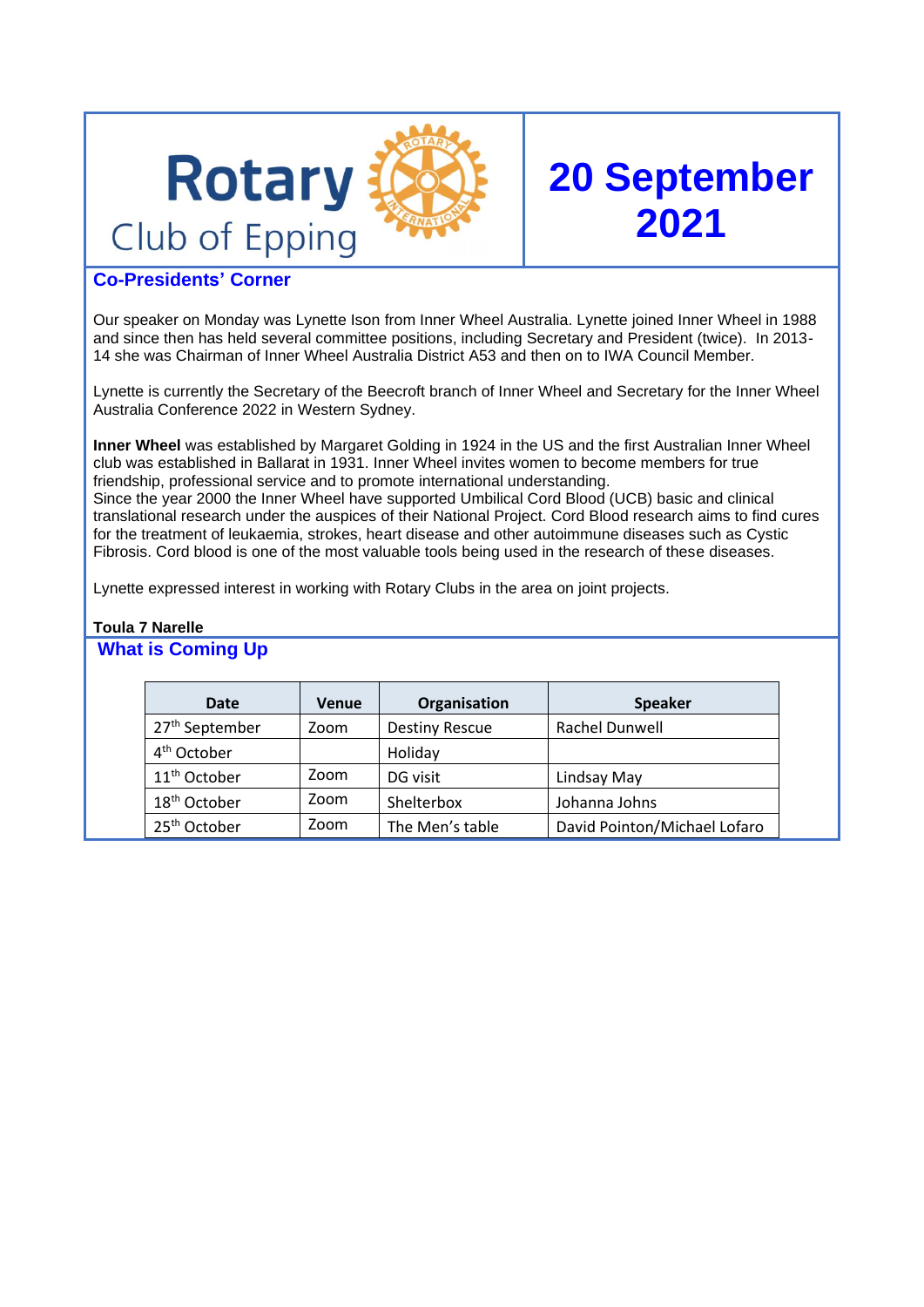## **Walkathon Final Update**

The Walkathon project was conceived during lockdown. It was a way to help members of the club improve their own mental health through walking, one of the few activities we could realistically do when we were allowed out of our homes for only one hour a day. It was also a way to raise funds for mental health research and other Rotary projects.

It was the first time this type of project was attempted by our club. We did not know how we would fare.

The timeline was set to four weeks, August 23 to September 20, 2021. Participating members determined the number of kilometres they would walk before asking their friends and acquaintances for sponsorship.

Diaries of the imaginary voyages were written and shared with sponsors and other club members. It encouraged others to also share other walks around Sydney. The tone was set. It was creative, it was entertaining, and it was fun.

Six members participated in the Walkathon: Narelle Barker, Monica Saville, Gail Davis, Deretta Andrew, Sharyn Hubert and Toula Serna. Other club members sponsored participants or donated directly to the Walkathon funds.



We raised a total of \$6,277 in four weeks!

The funds will be distributed as follows: Australian Rotary Health \$3,777 Polio Plus \$1,500<br>ROMAC \$1,000 ROMAC.

Many thanks to all the participants who did an amazing job at raising spirits, increasing fitness, and keeping club members entertained and engaged in difficult times.

Special thanks to Gail Davis, our Club Service Director for organising and coordinating the project.

*Walking in tunnel under the M2*

The Walkathon was certainly a great success on all fronts.

#### **Toula & Narelle**

#### **Food Delivery**

You couldn't help but be moved by the plight of some people in our community as a group of Epping Rotarians distributed food hampers and vouchers to a social housing complex in Ryde on Wednesday 22 September.

A special thanks to Wal Dover who drove the bus from and to CCA. Rotarians Peter Garrard, Toula Serna, John Fenessy, and Anne Robinson assisted CCA with the food distribution. We were met by people who were relieved to receive their next meal. "How did you know I was hungry?", asked one man.

They varied in age and outlook. Some kept their homes immaculately clean and tidy; others were reluctant to engage. One kindly gentleman wanted to chat and tell us about the garden beds he tends.

It was truly humbling.

#### **Toula**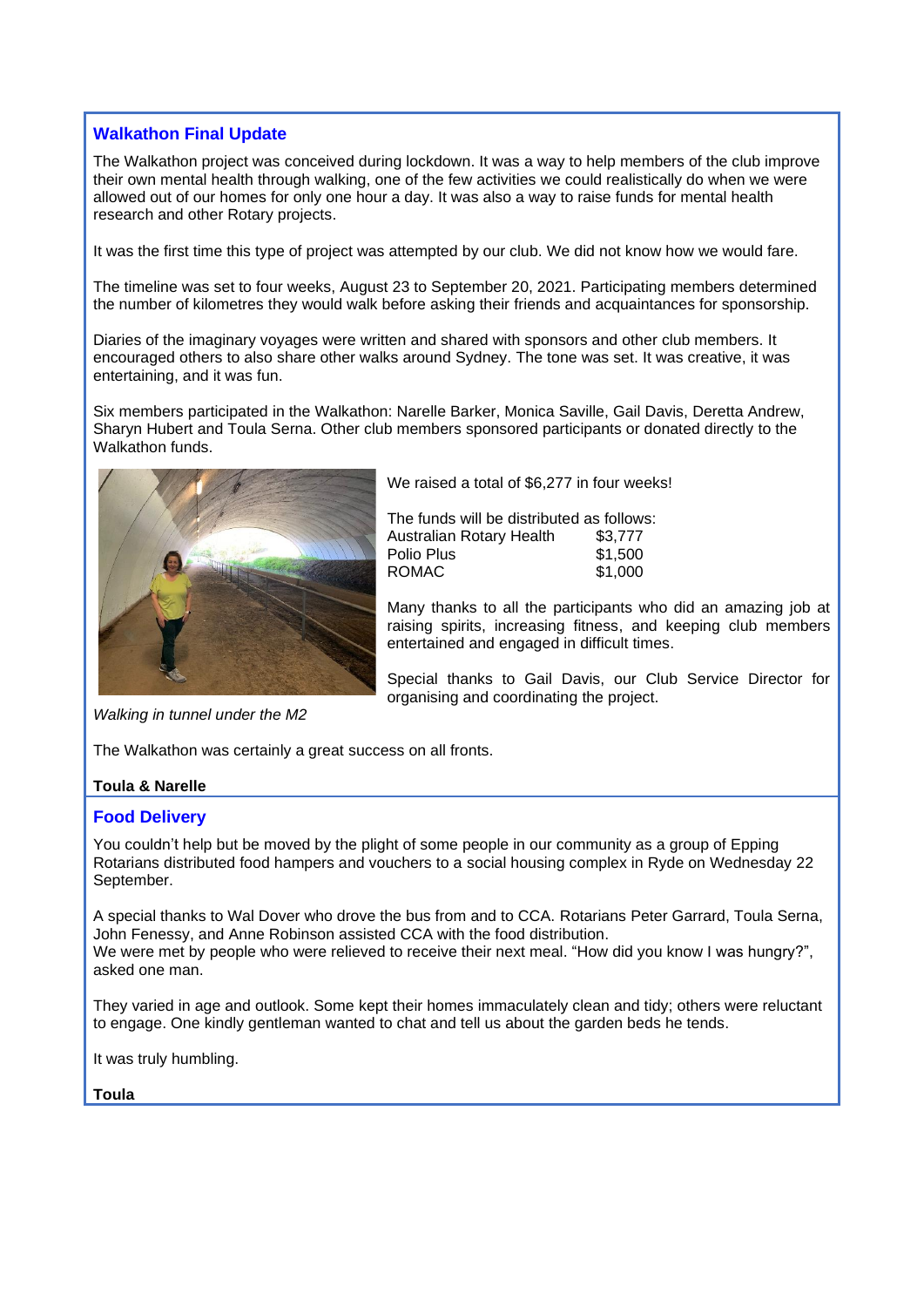

Thursday 23 September 2021 marks the day Trevor's group resumed their bushwalking after 13 weeks of lockdown. The seven of us started at the North Epping Bowling Club and walked down to Whale Rock and then along the main fire trail to the picnic table at Browns Water Hole.

The rules were clear, and well understood. We had to be double vaccinated, we had to walk in groups of no more than five, we had to be over 16….

But for all the rules and regulations, it was just wonderful to walk with friends on a beautiful day. **Blue Mountains Trip**

With a compliant Covid, this weekend will be on in late November. Previously 16 members and 27 including spouses expressed interest. Most have re expressed interest.

We should have a tentative booking tomorrow (Friday) at Nesuto at Leura. Hopefully the cost is around \$160 per night, and evening meals around \$45-\$55. Will confirm costs next Rim.

If there are members who previously couldn't attend but now can please contact me ASAP.

#### **Bruce**

### **Miracle of Kabul**

10 Afghan orphans have escaped to Australia due to great humanitarian work by Mahboba's Promise lead by Mahboba's Rawi.

Toula has done numerous hours behind the scenes to help make this happen. Congratulations and thanks Mahboba's and Toula.

#### **Bruce**

*The following report was page 1 of today's Telegraph with two more pages of reports on pages 4 and 5*